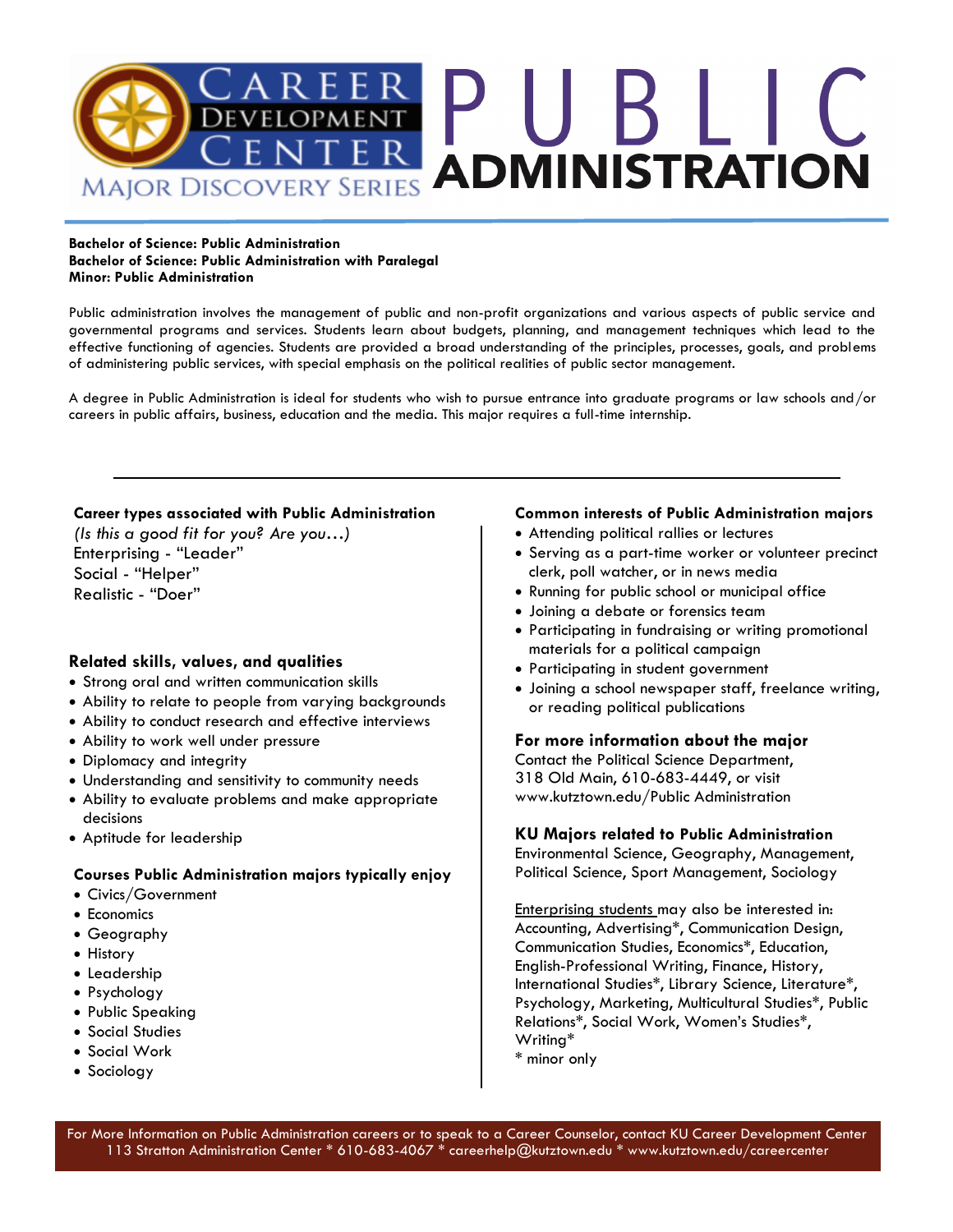# **FOUR STEPS TO SUCCESS**

# DISCOVER EXPERIENCE MOPLEMENT

2<sup>ND</sup> YEAR

## 1<sup>ST</sup> YEAR

EXPLORE >

- Enroll in the Career Exploration Certificate.
- Attend info sessions to learn about career development and personal branding.
- Take a career assessment to identify and confirm interests.
- Get involved in campus clubs and organizations.
- Develop basic workplace skills through jobs or volunteer work.
- Talk with professors, family, and friends about career ideas.
- Conduct informational interviews with professionals working in fields of interest.
- Develop a relationship with your professors and faculty advisor.
- Meet with CDC career coach.
- Attend info sessions to learn about resume writing, and externships.
- Confirm your choice of major and consider options for double major or minor.
- Research careers of interest. • Complete a job shadowing
- (externship) experience.
- Seek meaningful employment or volunteer work in a field related to your major.
- Explore options for undergraduate research and study abroad.
- Write a resume and have it reviewed by the CDC.
- Manage your online presence.

# 3RD YEAR

- Enroll in the Career Success Certificate.
- Complete an internship and/or undergraduate research.
- Attend info sessions about internships, interviewing, job search strategies, and grad school.
- Build a LinkedIn profile and continue to monitor your online presence.
- Complete a mock interview.
- Build skills through research projects, part-time employment, and volunteer work.
- Participate in Careers Cafe & networking programs.
- Attend internship & job fairs.
- Take on a leadership role in a student organization or work.
- Consider graduate school options and prepare for admissions tests.

## 4TH YEAR

- Attend your senior kick-off and other info sessions to prepare for job search/grad school.
- Update your resume and LinkedIn profile.
- Create cover letter drafts.
- Gain experience through internships and/or undergraduate research.
- Secure references for job/grad school applications.
- Create your "30 second" commercial.
- Meet with CDC to develop job search strategies.
- Research employers.
- Network with professionals through events and social media.
- Join a professional organization in your discipline.
- Attend the senior etiquette dinner/luncheon.
- Participate in job fairs and on-campus interviewing.

### **Sample Career Titles**

Public Administration majors can be found working in a wide variety of career fields. Here are just some career titles that may be of interest. Please note that some jobs may require further education and training. To learn more about these careers, visit http://online.onetcenter.org or www.bls.gov/oco.

- Account Executive/Service Rep.
- Advocate
- Archivist
- Anthropologist
- Association Manager
- Attorney
- Broadcast Journalist
- Business Development Officer
- Budget Analyst
- Campaign Manager
- City Manager
- Community Relations Director
- Congressional Aide/Researcher
- Consumer Advocate
- Diplomat
- Editor
- Educator
- Environmental Policy Analyst
- FBI/CIA Agent
- Financial Analyst
- Foreign Correspondent
- Foreign Service Officer
- Government Intelligence Analyst
- Historic Preservationist
- Hospital Administrator
- Intelligence Officer
- International Banker
- International Organization Official
- International Trade Specialist
- Judge
- Labor Organizer
- Labor Relations Specialist
- Law Enforcement Officer
- Legal Assistant
- Legislative Analyst
- Lobbyist
- Management Analyst
- Mayor
- Media Analyst
- Military Officer
- Newspaper/Magazine Journalist
- Nonprofit Manager/Director
- Paralegal
- Parole/Probation Officer
- Peace Corps/Vista Worker
- Politician

• Researcher • Sales Manager • School Administrator • Social Services Administrator

• Social Worker

• Writer/Author

- Political Consultant/Scientist
- Probation/Parole Officer
- Public Administrator/Manager
- Public Health Official
- Public Opinion Interviewer
- Public Relations Specialist/Director
- Radio/TV Announcer/Producer

• Special Interest Group Director • Teacher: Humanities/Social Sciences

• Real Estate Agent/Broker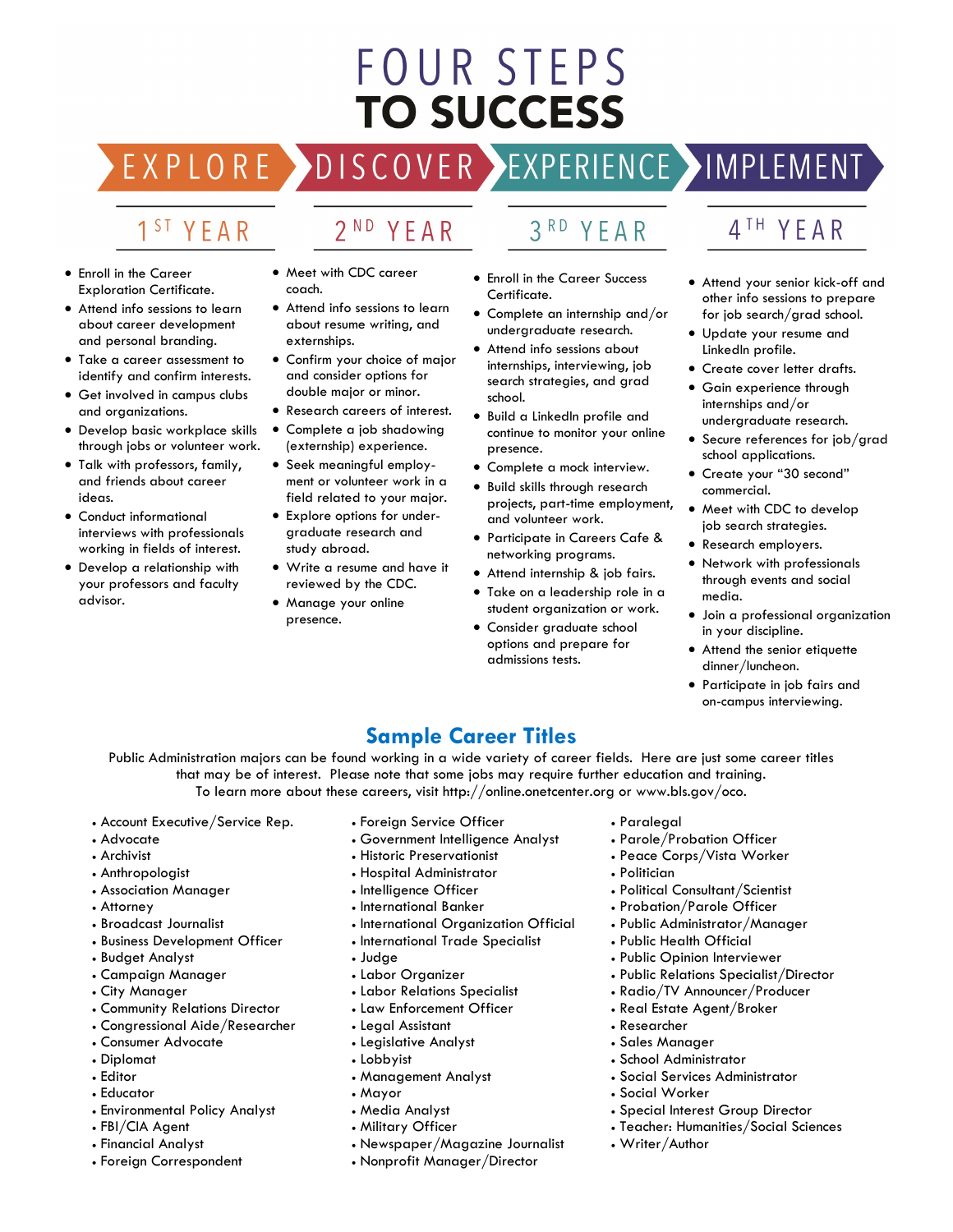### **Common Internship Sites and Employers**

Public Administration majors often find internships and employment in the following fields/industries.

- Business & Industry
- Campaign Management Firms
- Community Agencies
- Consulting Firms
- Colleges/Universities
- Human Resources
- Medical Facilities
- Non-Profit Organizations
- Political Parties
- Private/Public Interest Groups
- Public/International Affairs Offices
- State/Federal Government

 Handshake is the primary online resource **i** handshake for preparing and connecting students and alumni with employers. **www.kutztown.edu/handshake**

### **Useful Websites for Public Administration Majors**

Whether you are researching related career fields, applying for internships or jobs, or planning to join a professional association, these websites are for you!

### **Industry Information & Job/ Internship Search Sites**

American Enterprise Institute for Public Policy Research www.aei.org

Careers in Federal Government www.makingthedifference.org

Government Jobs www.governmentjobs.com

Jobs in Public Service & Administration www.rileyguide.com/public.html

LaSalle Non-Profit Center www.lasallenonprofitcenter.org

Law Crossing www.lawcrossing.com

National Nonprofit Job Opportunities www.opportunitynocs.org

Our Public Service www.ourpublicservice.org

Public Service Careers www.publicservicecareers.org

### **Professional Associations**

American Political Science Association www.apsanet.org

American Society for Public Admin. www.aspanet.org

Association for Public Policy Analysis & Management www.appam.org

Nat'l Association of Schools of Public Affairs & Administration www.naspaa.org

National Council on Public History http://ncph.org

National Federation of Paralegal **Associations** www.paralegals.org

Society for Human Resource Management www.shrm.org

#### **Related Area Employers**

Careerminds Geisinger Valley Health Partners Community Health Center PA Department of Labor & Industry PA Senate Political Campaigns